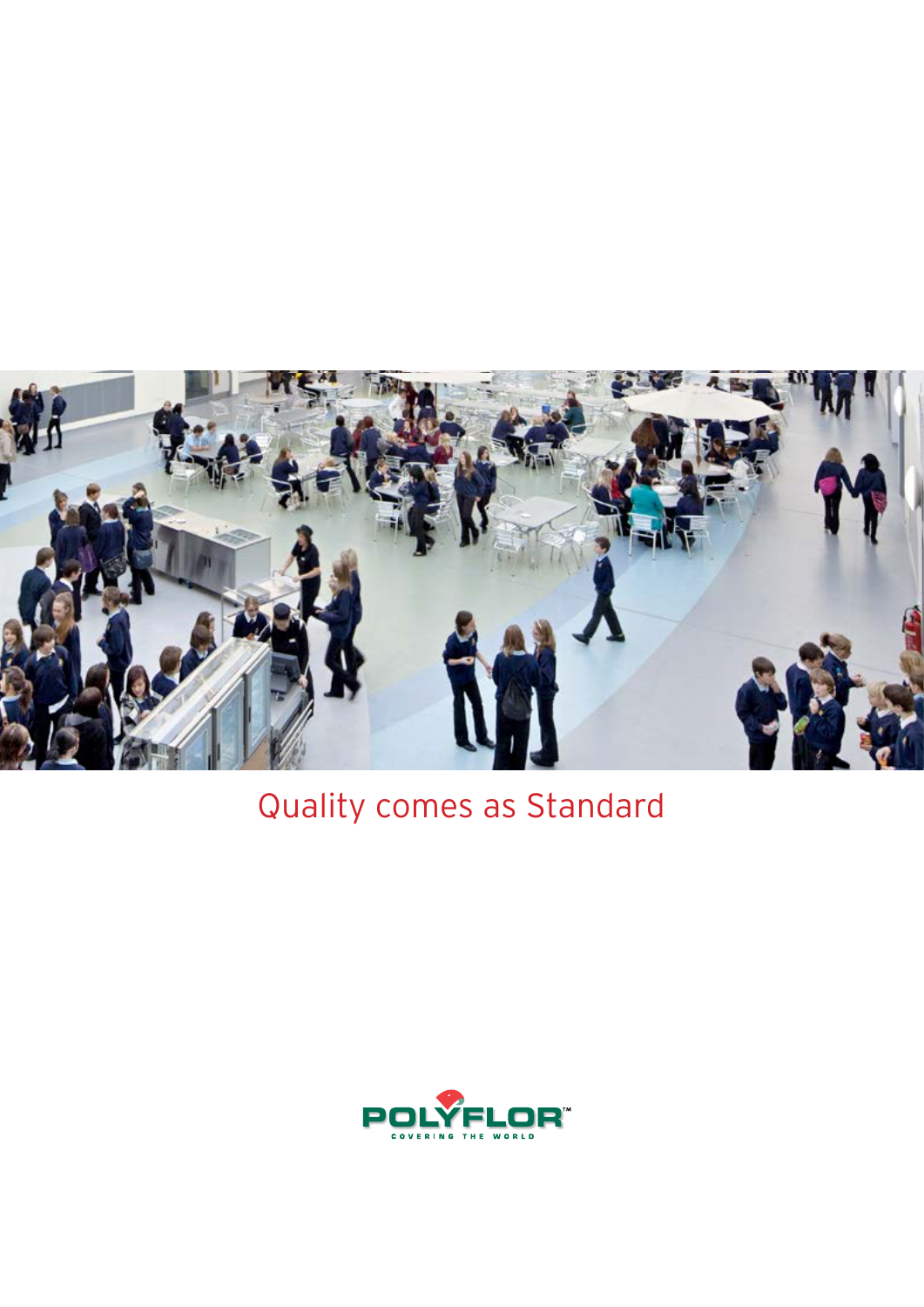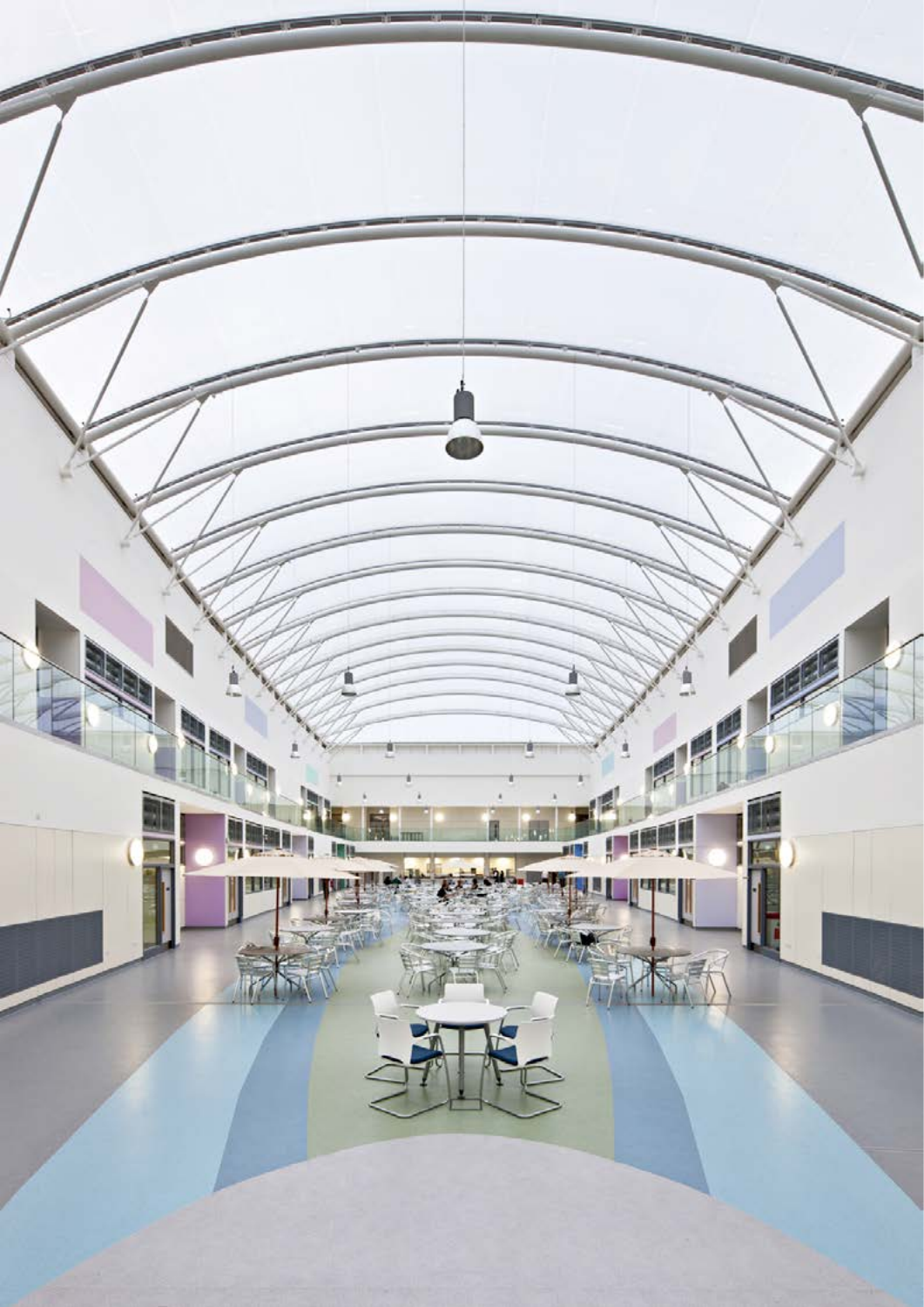| <b>CASE STUDY</b>                             |                                                                 |
|-----------------------------------------------|-----------------------------------------------------------------|
| PROJECT:                                      | Bexhill High School                                             |
| CATION:                                       | East Sussex, England                                            |
| PRODUCT:                                      | Polysafe Standard PUR                                           |
| COLOURS:                                      | Alpine Green, Arctic Blue, Ash Grey<br>Silver Birch, Cedar Blue |
| ARCHITECTS:                                   | Deveraux Architects                                             |
| <b>FLOORING CONTRACTOR: Rees Flooring Ltd</b> |                                                                 |

Over 5,000m<sup>2</sup> of slip resistant Polysafe Standard PUR safety vinyl flooring has been installed at the pioneering £40 million Bexhill High School in East Sussex.

The striking 21st century new-build design was largely influenced by a Scandinavian education model with a major focus on flexible, personalised learning with large open plan classroom and activity spaces.



Standard PUR features throughout the main atrium, or 'central heart space', as well as sections of the classroom pods, reception and in the laboratories.

Five attractive colourways combine to create a floor design that complements the fresh and airy central space which, as a general circulation, dining, playing and performing area, handles the highest levels of foot traffic.

Thanks to Polyflor's specially engineered Polysafe PUR reinforcement, the Polysafe Standard flooring installed is able to offer advanced maintenance benefits and soil release to cope with this busy school environment.

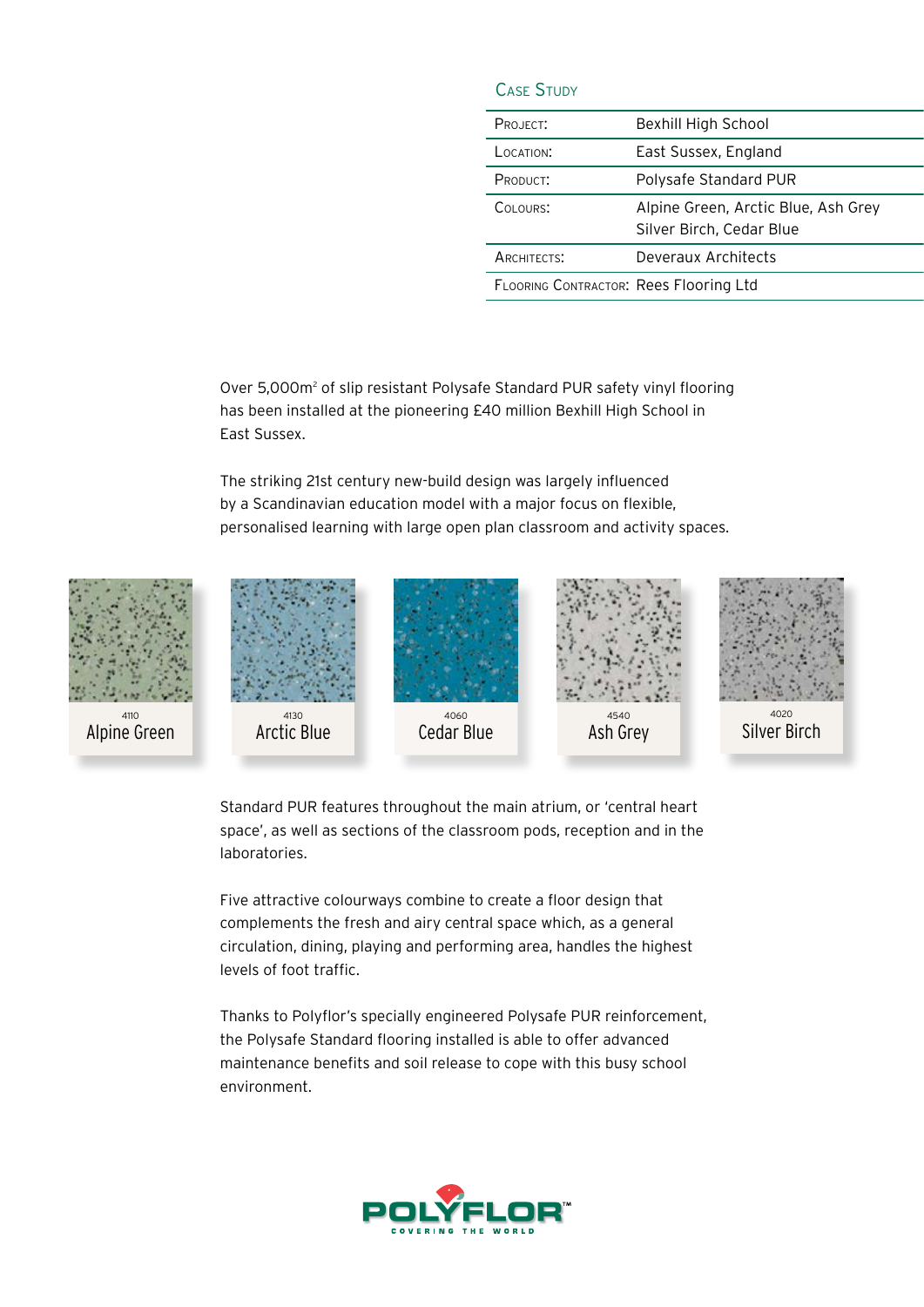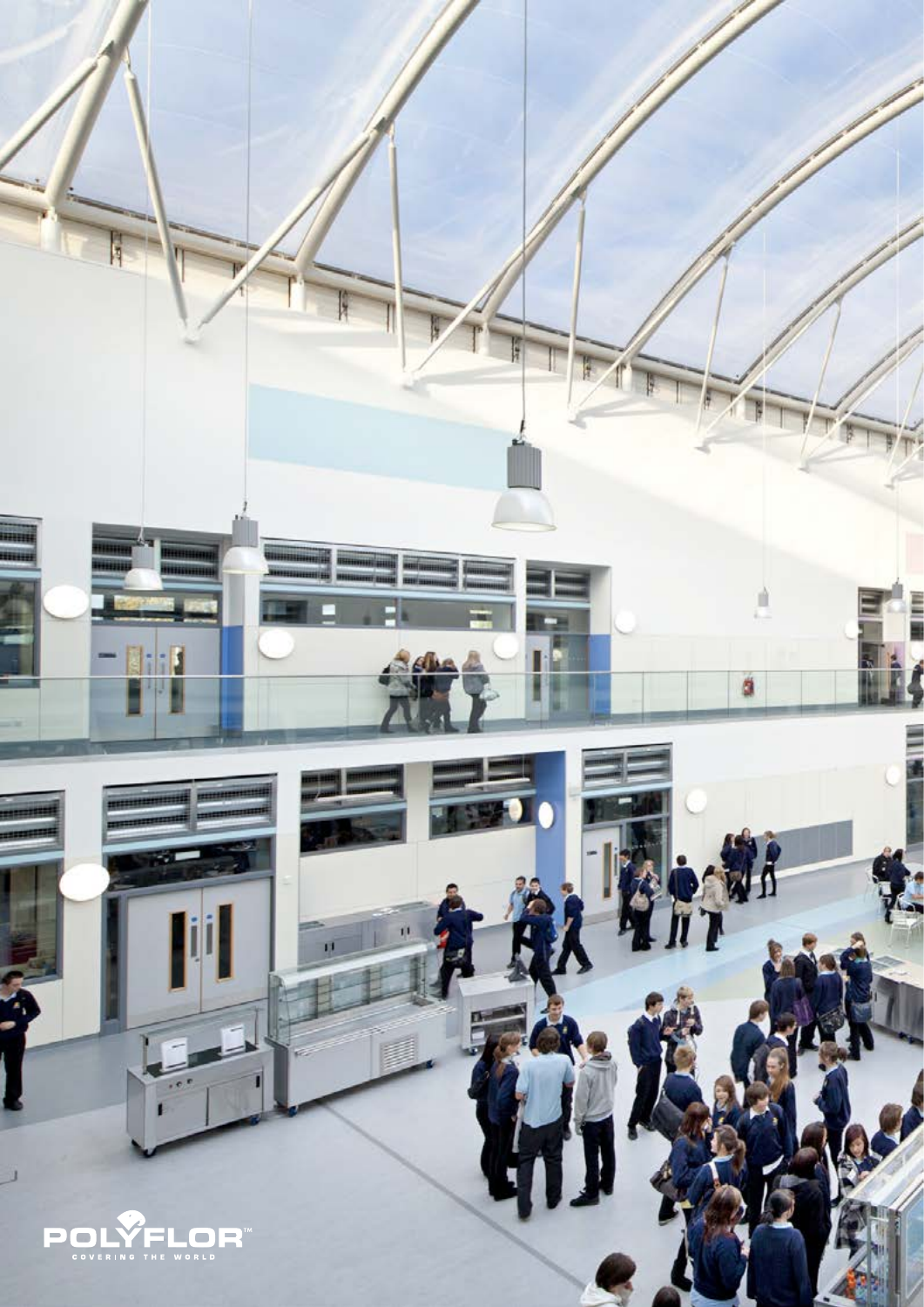*"Inspiration came from a visit to Scandinavia and the concept of large, open plan covered areas that offer flexibility in terms of usage.* 

Project manager, Jonathan Harford, Devereux Architects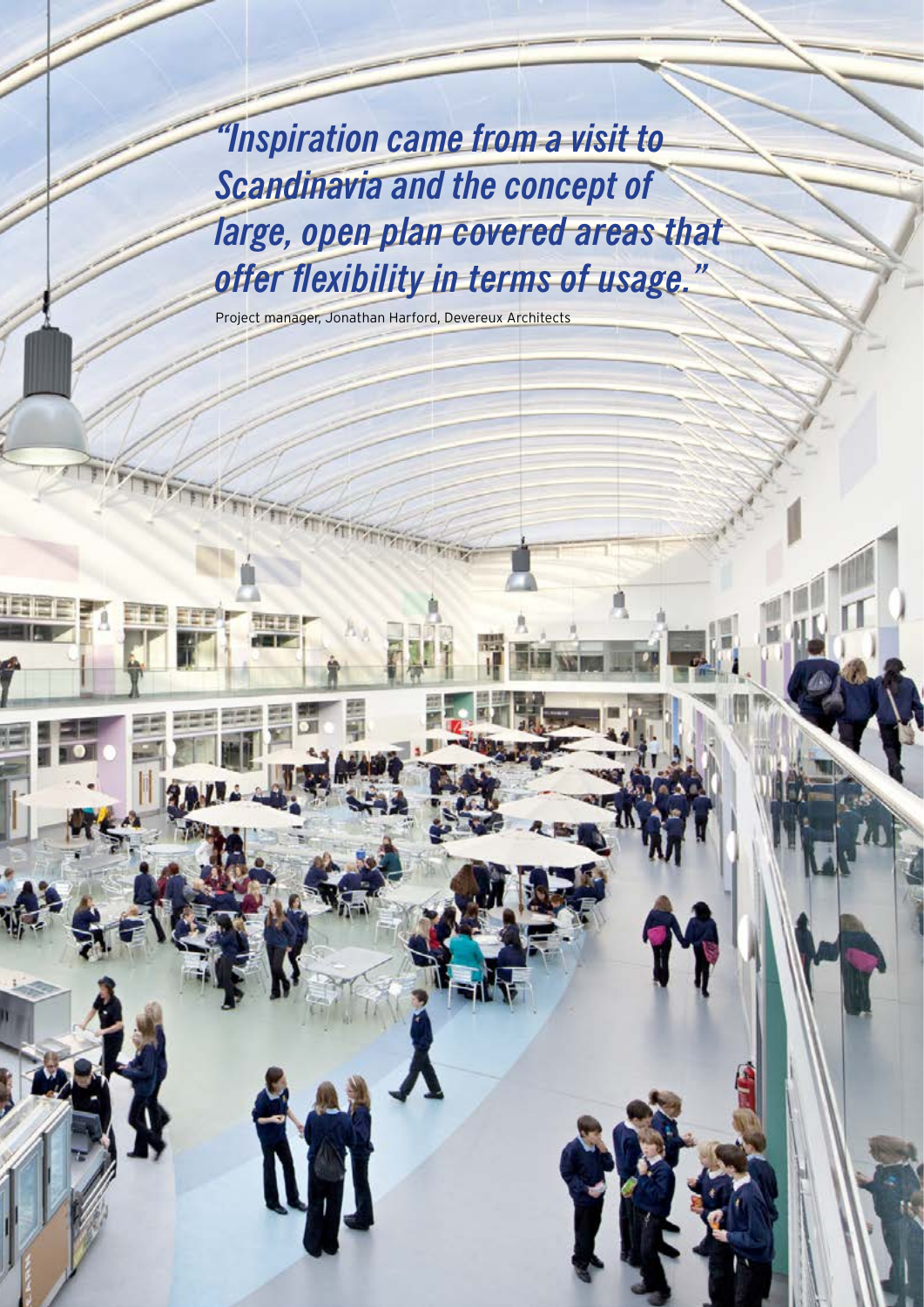

*Cross linked and UV cured, Polysafe PUR is a super strength reinforcement designed to make Polysafe Standard PUR even easier to clean, provide optimum appearance and colour retention as well as improved soil release.*

 $\frac{1}{2}$ 

 $\mathbf{u}_1$ 

L)

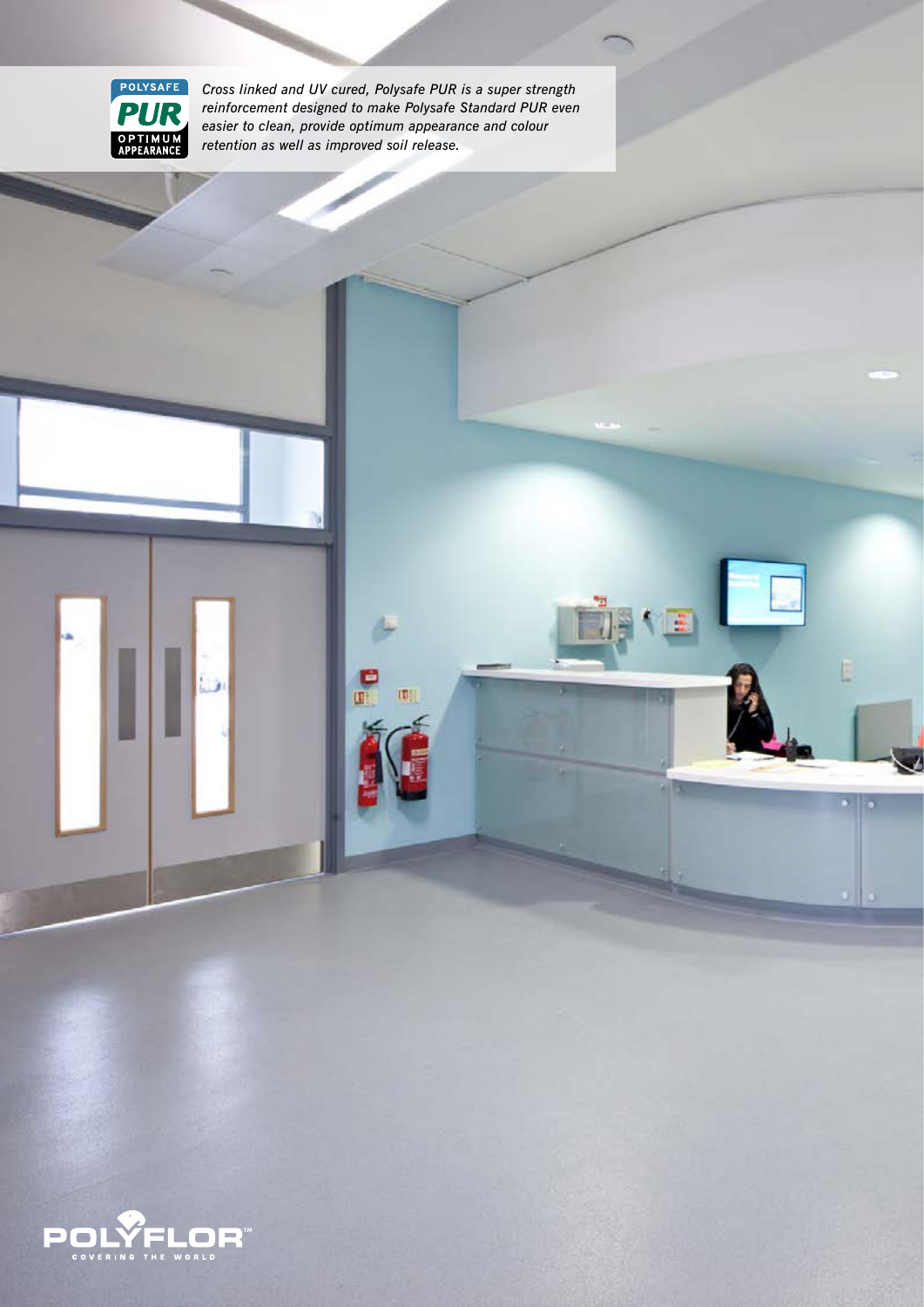*Using a micro mop maintenance regime, chemical usage, energy intensive cleaning and water consumption are signifIcantly reduced and life cycle maintenance costs of up to 60% are achievable over a 15 year period when compared to untreated safety flooring.* 

Preston

a.

â

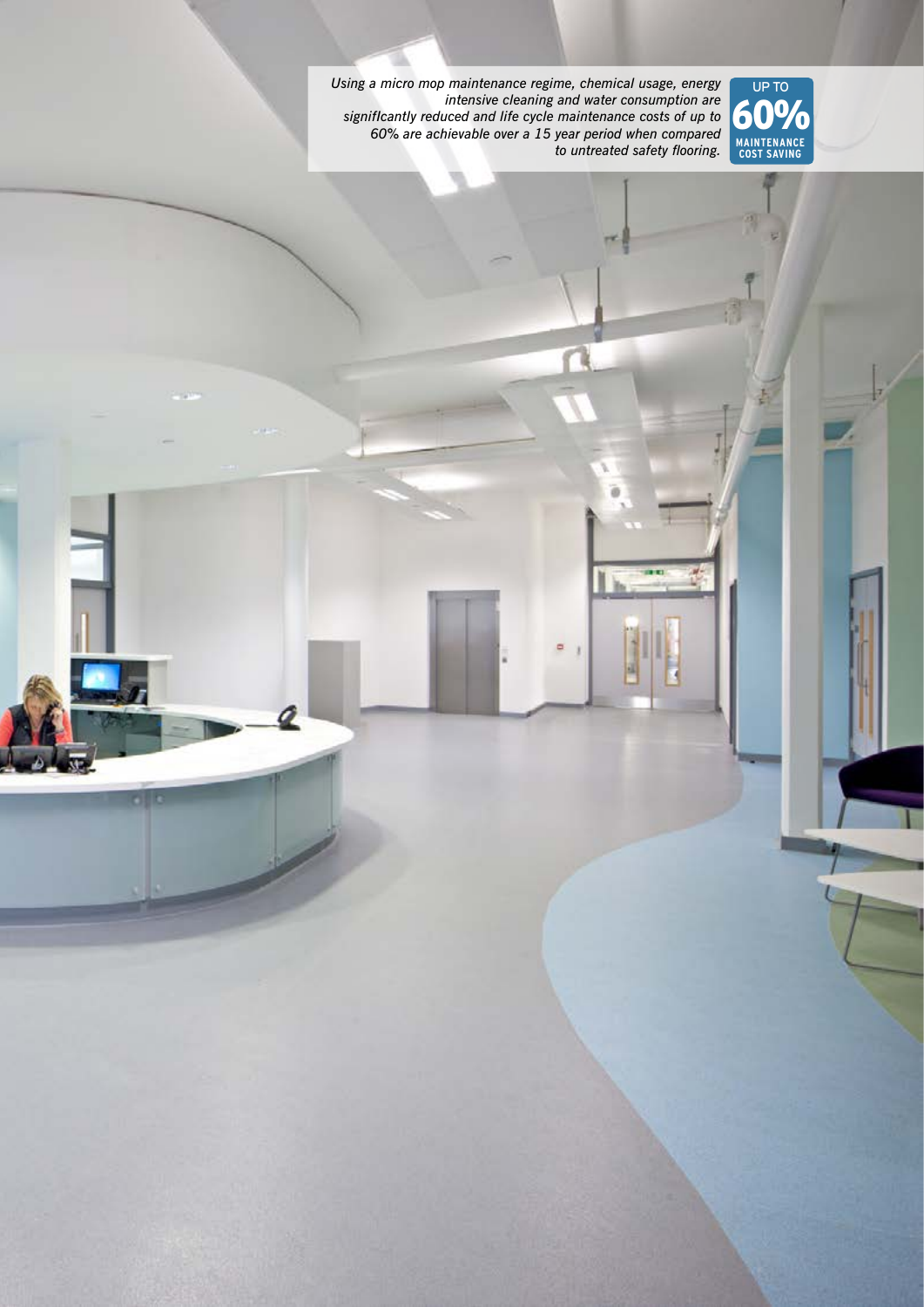

*Polysafe Standard PUR is 100% recyclable, contains recycled material and has been awarded the highest possible BRE Global Environmental A+ Rating in major use areas such as education and healthcare (Certificate No: ENP 472). The rating is based on whole life environmental impact of flooring over a building life of 60 years, thereby contributing to a healthy BREEAM score.*

 $r_{\ell m}$ 

Ô

 $-1 -$ 

۵

 $\frac{1}{n}$ 

g

**LEYA** 

 $\ddot{\omega}$ 

 $\frac{1}{2}$ 

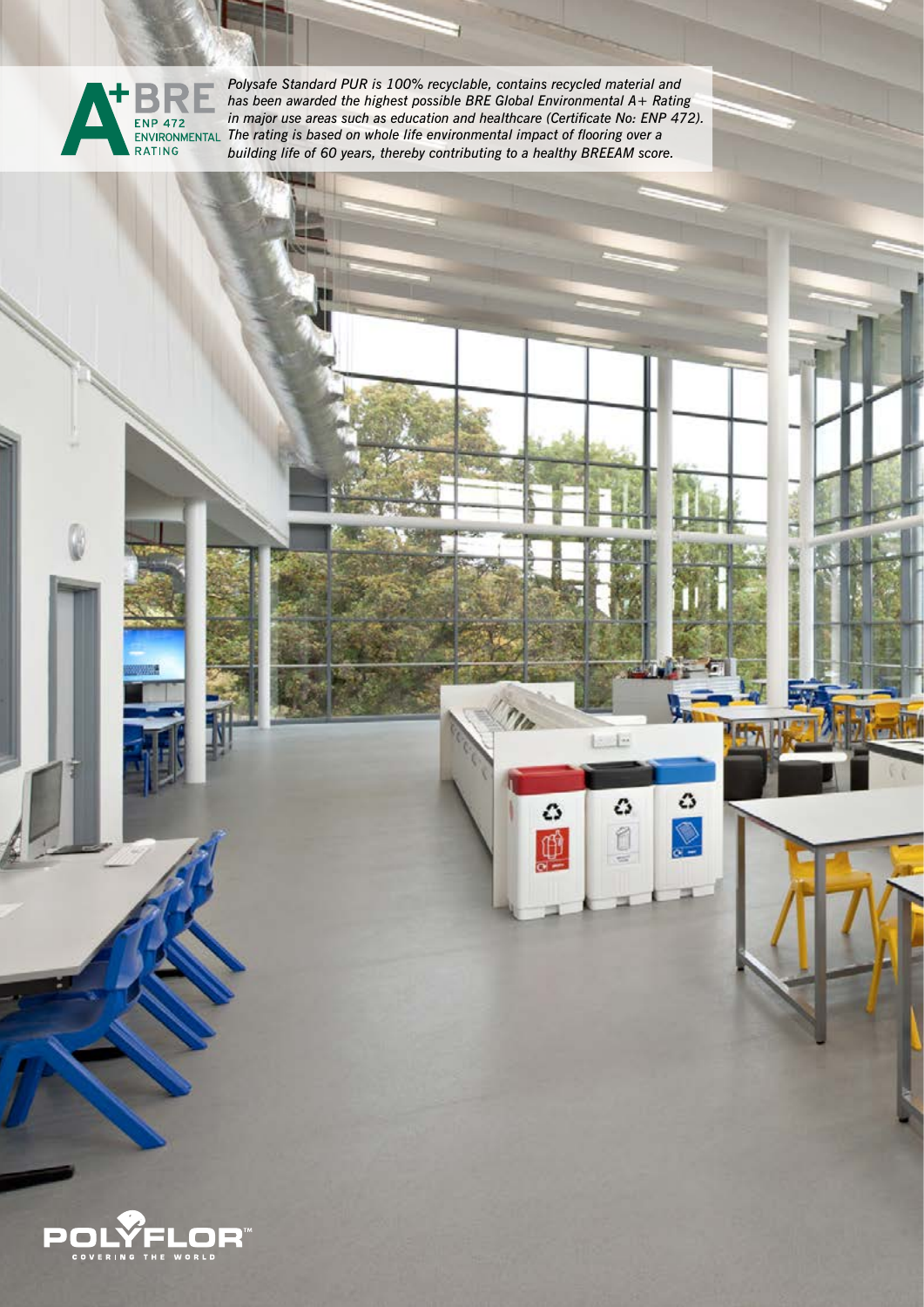*Polysafe Standard PUR fully complies with HSE and UK Slip Group Guidelines to give sustainable wet slip resistance throughout its guaranteed life, achieving 36+ on the Pendulum wet test (Slider 96/Four S rubber) with a surface roughness of 20 microns and above.*

ā., Л

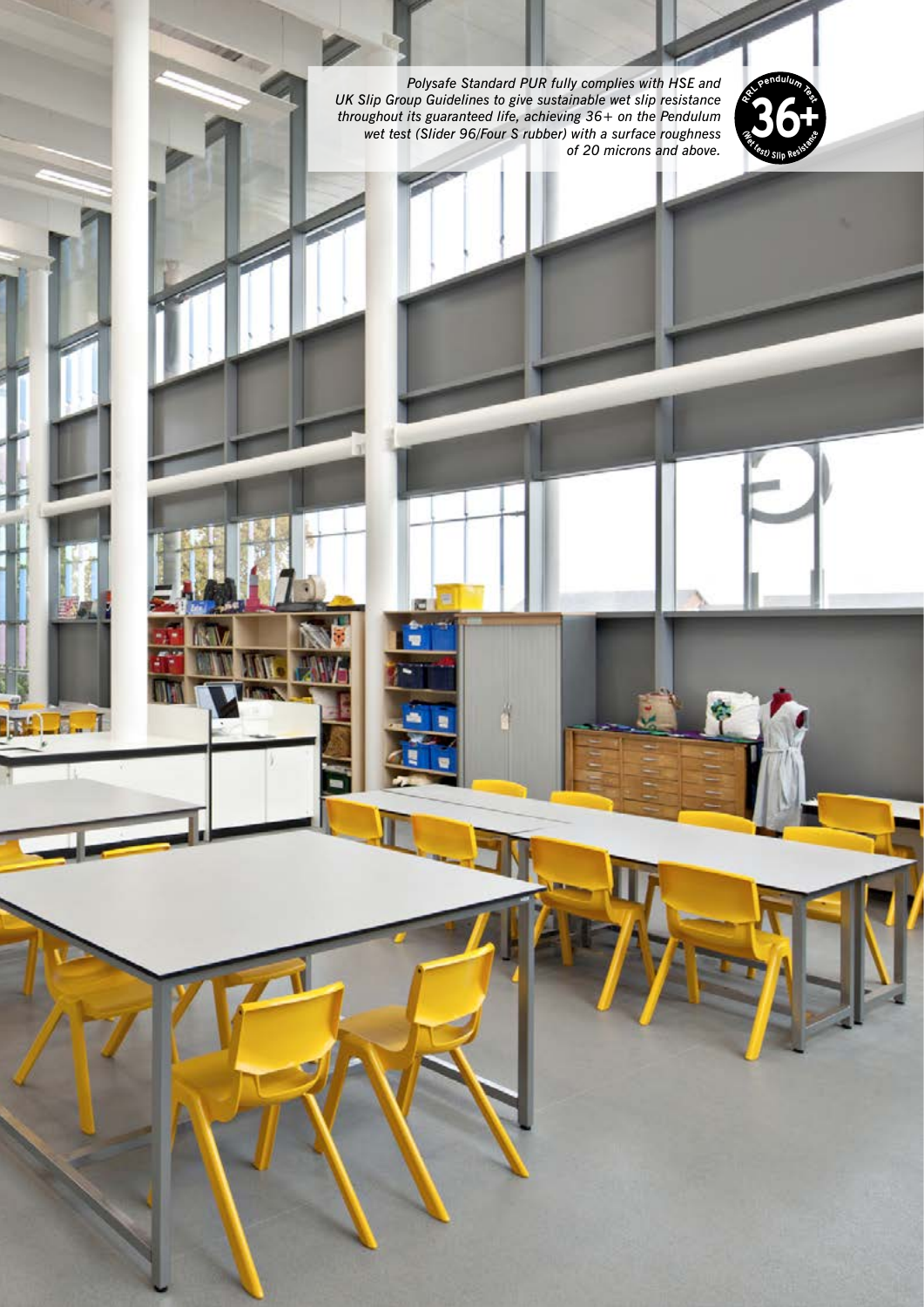## Polysafe Standard PUR







4020 Silver Birch



4110 Alpine Green



4040 Redwood

NCS S 4040-Y80R NCS S 3060-Y90R NCS S 7502-B NCS S 8505-Y20R LRV 17.8 LRV 12.1 LRV 9.8 LRV 6.3



4570 Cool Aqua



4060 Cedar Blue



4130 Arctic Blue



4490 Twilight



Storm Blue



Lilac Blue



4090 Nordic Grey



Black Walnut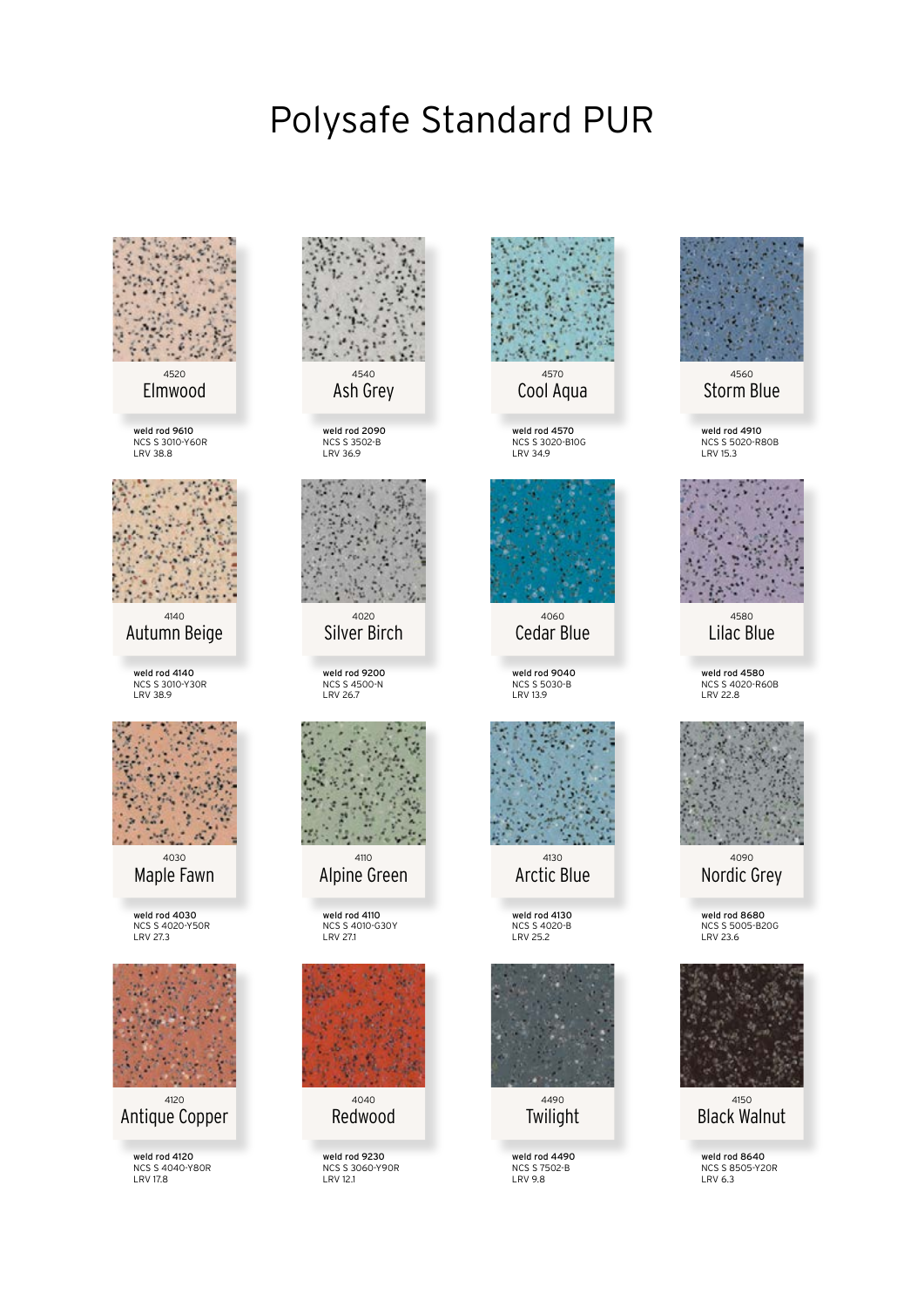## TechSpec

| $\checkmark$ | GAUGE                                                   | 2.0 <sub>mm</sub>                                                                                                                                                                                                                                                                                                                                     | 2.5 <sub>mm</sub>       | 3.5 <sub>mm</sub>       |  |
|--------------|---------------------------------------------------------|-------------------------------------------------------------------------------------------------------------------------------------------------------------------------------------------------------------------------------------------------------------------------------------------------------------------------------------------------------|-------------------------|-------------------------|--|
|              | ROLL SIZE                                               | $2m \times 20m = 40m^2$                                                                                                                                                                                                                                                                                                                               | $2m \times 20m = 40m^2$ | $2m \times 15m = 30m^2$ |  |
| $\mathbb{P}$ | PRODUCT WEIGHT                                          | 2430g/m <sup>2</sup>                                                                                                                                                                                                                                                                                                                                  | 3100g/m <sup>2</sup>    | 4400g/m <sup>2</sup>    |  |
|              | <b>GENERAL PERFORMANCE</b>                              | EN 13845<br><b>ASTM F1303</b>                                                                                                                                                                                                                                                                                                                         |                         |                         |  |
|              | <b>REACTION TO FIRE</b>                                 | <b>EN 13501-1 Class BfI-S1</b><br><b>ASTM E648 Class 1</b>                                                                                                                                                                                                                                                                                            |                         |                         |  |
|              | <b>ENHANCED SLIP</b><br>Sustainable wet slip resistance | AS/NZS 4586 R10<br><b>EN 13845 ESf</b><br>RRL Pendulum Test $\geq$ 36 (wet test - 4S Rubber/Slider 96)<br>Surface roughness Rz ≥20µm<br>The slip resistance across all Polysafe products is assured throughout<br>the guaranteed life of the product, with strict adherence to HSE<br>Guidelines.                                                     |                         |                         |  |
|              | <b>ABRASION RESISTANCE</b>                              | EN 13845 50,000 cycles<br>EN 649 Group T                                                                                                                                                                                                                                                                                                              |                         |                         |  |
| 33331        | <b>VOC EMISSIONS</b>                                    | AgBB/DiBT: Pass<br><b>FloorScore</b> certified<br>GBCA/NZGBC Green Star EQ-VOC : Compliant                                                                                                                                                                                                                                                            |                         |                         |  |
|              | AGRÉMENT ASSURANCE                                      | Polysafe Standard PUR has been independently assessed by the British<br>Board of Agrément and product performance is assured for at least<br>10 years in recommended use areas. With proper maintenance, the<br>appearance, colour and slip resistance will be retained during this period.                                                           |                         |                         |  |
|              | ENVIRONMENTALLY<br>PREFERABLE FLOORING                  | Polysafe Standard PUR achieves BRE Global A+ rating (ENP 472) in the<br>Green Guide to Specification in use areas such as education and<br>healthcare and is GreenTag LCA Rate certified with Green Rate level A.<br>It is 100% recyclable and contains recycled material. Recyclable via the<br>Recofloor scheme. Visit www.polyflor.com/environment |                         |                         |  |
|              | <b>HYGIENE</b>                                          | Contains antimicrobial agents. Independently tested & inhibits growth<br>of MRSA on flooring. Effective maintenance is most important defence<br>against infection.                                                                                                                                                                                   |                         |                         |  |
|              | ELECTRICAL BEHAVIOUR<br>(body voltage)                  | EN 1815 ≤2 $kV$ Classified as 'antistatic'                                                                                                                                                                                                                                                                                                            |                         |                         |  |
| 89           | RESISTANCE TO CHEMICALS                                 | Good resistance to dilute acids and alkalis. Chemical resistance<br>charts available on request.                                                                                                                                                                                                                                                      |                         |                         |  |
| PUR          | <b>MAINTENANCE</b>                                      | Polysafe Standard PUR features a high quality, cross-linked<br>polyurethane reinforcement, UV cured to provide superior<br>cleaning benefits, life cycle maintenance savings and optimum<br>appearance retention. As with all Polysafe products, Polysafe Standard<br>PUR should not have a polish applied.                                           |                         |                         |  |